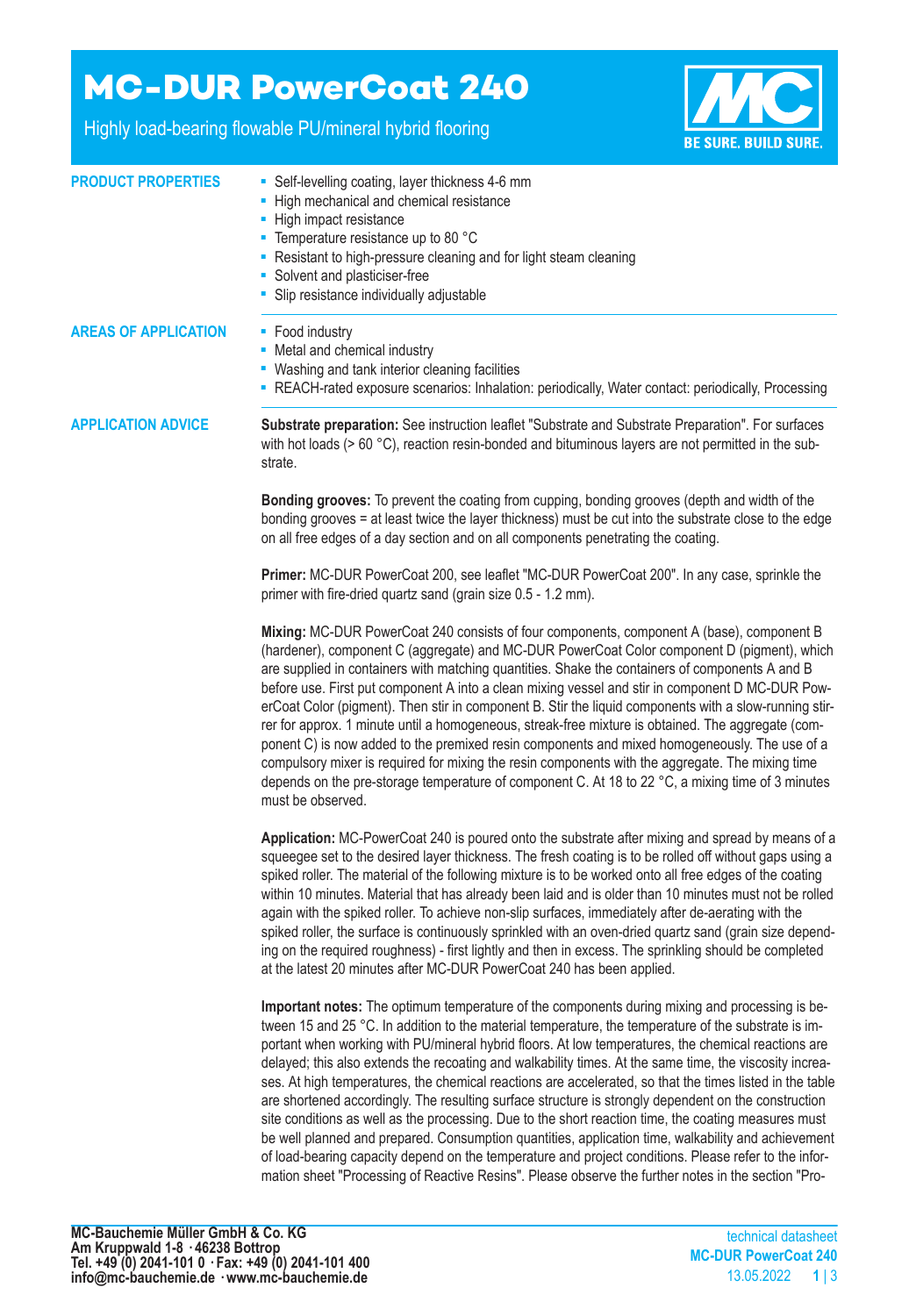**APPLICATION ADVICE** cessing of Reactive Resins" with regard to batch colour consistency. PU/mineral hybrid floors are functional floor coatings and are not colour-stable. Chemical stress and exposure to light can lead to changes in colour shade, which generally do not affect the suitability for use. It is recommended to regularly check and maintain chemically and mechanically stressed surfaces.